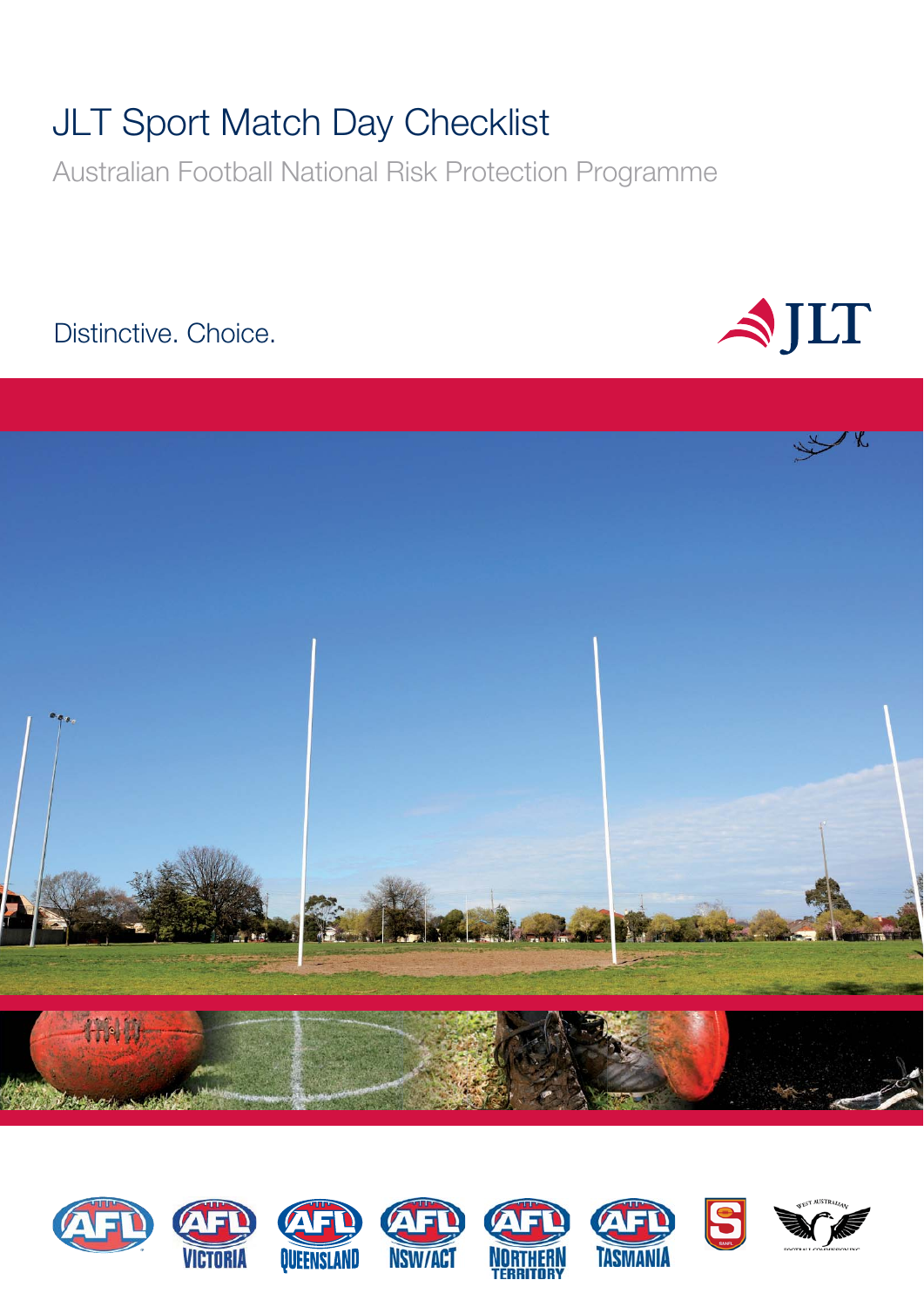

# JLT Sport Match Day Checklist Guidelines



If you are satisfied the conditions are safe to start play please tick ( $\overline{\omega}$ ) the "YES" column.

If you find a safety concern please tick ( $\boxtimes$ ) the "NO" column and record your actions in the space provided.

# **What Are You Looking For?**

The Checklist is a visual inspection tool only. It will help you to identify safety concerns, such as:

## **Extreme Weather**

such as lightning, heat, rain, visibility (fog), etc.

# **Playing Surfaces**

such as holes, cracks, debris (glass, syringes), etc.

#### **Hazards**

On or near pathways , exits or change rooms such as debris, protrusions, etc.

### **First Aid**

including qualified personnel, first aid kits, ice, etc

# **Game Formats**

as per the AFL "Laws of the Game" www.afl.com.au

**Other Factors** such as sun protection, spectator behaviour, signs, etc.

## **Action Stations!**

Safety concerns should be addressed to an acceptable level and recorded before you start play. Here's some examples of actions you might take…

- Control/reduce the outcome with caution signs, witches<br>hats, roping off hazards, modifying the rules/game, etc.
- t **Avoid harm by** removing the risk/hazard/object from the area, delay/postpone the game, etc.
- t **Transfer responsibility by** written notice to players, spectators, the Council or the Insurer. Ultimately, this should be done prior to Match Day.
- Accept and Monitor when there is little chance an incident will occur. All safety concerns should be monitored throughout the day.

**IMPORTANT NOTE:** IF SAFETY CONCERNS CAN NOT BE ADDRESSED TO AN ACCEPTABLE LEVEL, THE CHECKLIST SHOULD NOT BE SIGNED. PLAY SHOULD NOT COMMENCE UNTIL CONDITIONS ARE ACCEPTABLE TO BOTH TEAMS.

#### A Simple Tool:

This Checklist is a basic pre-game inspection tool that helps to identify safety concerns and record your actions on Match Day.

#### No Formal Training:

The checklist has been designed specifically for club volunteers. No formal training or expertise is required prior to using it.

#### Insurance:

An important part of your Public Liability Insurance is that your club completes the Match Day Checklists. By addressing risk before games commence, you can reduce your club's exposure to injuries and/or legal action. Recording your actions on the Checklist may also assist in the defence of legal action against your club.

#### Who's Responsible?

All teams competing at the ground on Match Day should take part in the completion of the checklist. If the conditions are acceptable, an authorised representative from each team should sign the Declaration.

#### Authorised Representative:

This term refers to any individual over 18 years of age, authorised to act on behalf of the nominated clubs/teams.

#### When Should The Checklist Be Completed?

You should complete the checklist before the first game of the day. If conditions change, the Checklist should be reviewed again (even if the Checklist has been completed earlier).

#### Working Together:

If conditions change significantly (e.g. extreme heat or lightning), the teams should meet to decide if it is too dangerous to continue. Ultimately, these decisions will rest with both teams collaboratively.

#### The Checklist Does Not Identify Everything:

This Checklist does not take into account subjective concepts such as ground hardness, drought conditions, player fitness or player fatigue. You should seek further consultation in regard to these areas.

#### Protection For Club Officials:

Legislation and insurance exists to protect club officials who complete the checklist. By signing the declaration, you are stating that you have inspected the conditions and declare them to be acceptable.

#### Duty Of Care:

Clubs owe a duty of care to players, spectators and volunteers on Match Day. Insurance cover may not exist for clubs and/or officials who show deliberate negligence or disregard for these responsibilities.

#### Signing The Declaration:

The declaration should be signed by both teams when they agree the conditions are safe and acceptable. If one team does not sign the declaration, further discussion should take place. All concerns should be addressed to an agreed standard.

#### Council Restrictions:

In extreme circumstances, your Council may restrict access to your grounds. JLT Sport recommends that you adhere to such advice. Insurance cover may not exist if your club fails to comply with Council restrictions.

#### Storage Of Completed Checklists:

JLT Sport recommend original checklists are retained on file by the home club (or association where required) for a minimum of seven (7) years for future reference.

This information is of a general nature and does not constitute legal advice.

JLT Sport recommends that you seek further consultation prior to acting upon this material.

Copyright 2010. All rights reserved. This checklist is not to be modified or copied without written permission from JLT Sport.